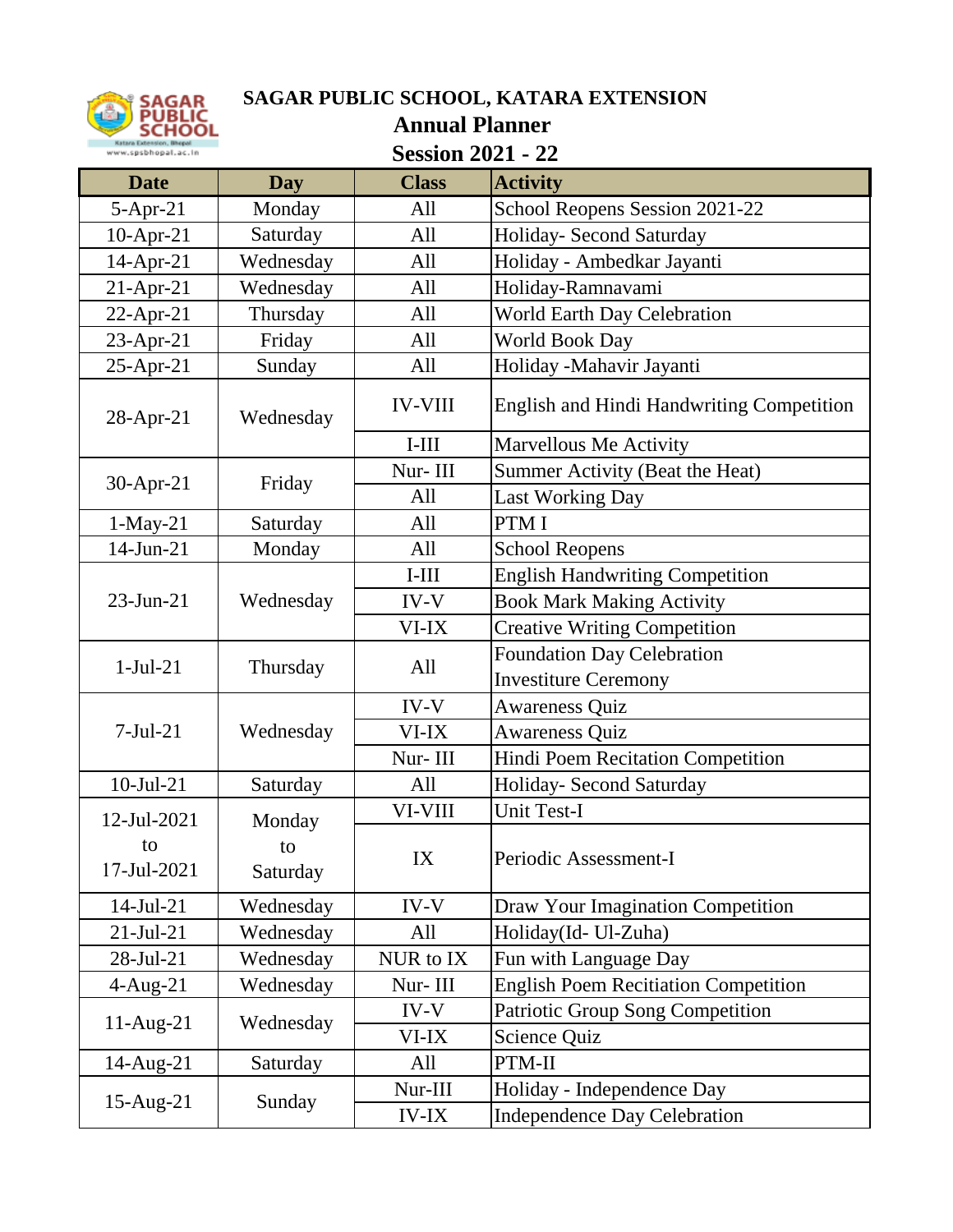| 18-Aug-21            | Wednesday    | Nur-III                         | <b>Monsoon Activity</b>                                    |
|----------------------|--------------|---------------------------------|------------------------------------------------------------|
| 20-Aug-21            | Friday       | All                             | Holiday- Muharram                                          |
| $22$ -Aug-21         | Sunday       | All                             | Holiday-Rakshabandhan                                      |
|                      |              | IV-V                            | <b>English Extempore Competition</b>                       |
| $25$ -Aug- $21$      | Wednesday    | VI-IX                           | <b>Group Dance Competition</b>                             |
|                      |              | Nur-III                         | Janamashtami Celebration                                   |
| $28$ -Aug-21         | Saturday     | <b>IV-IX</b>                    | <b>National Sports Day Celebration</b>                     |
| 30-Aug-21            | Monday       | All                             | Holiday- Janamashtami                                      |
|                      |              | NUR-KG-II                       | <b>Object Talk</b>                                         |
| $1-Sep-21$           | Wednesday    | $I-III$                         | <b>English Story Telling Competition</b>                   |
| $4-Sep-21$           | Saturday     | All                             | <b>Teachers Day Celebration</b>                            |
| $8-Sep-21$           | Wednesday    | IV-V                            | <b>Collage Making Competition</b>                          |
| 13-Sep-2021          | Monday       |                                 |                                                            |
| to                   | to           | VI-VIII                         | <b>Term-I Examination</b>                                  |
| 24-Sep-2021          | Friday       |                                 |                                                            |
| 13-Sep-2021          | Monday       |                                 |                                                            |
| to                   | to           | IX                              | Periodic Assessment-II                                     |
| 22-Sep-2021          | Wednesday    |                                 |                                                            |
|                      |              | All                             |                                                            |
| $10-Sep-21$          | Friday       |                                 | Holiday- Ganesh Chaturthi                                  |
| $11-Sep-21$          | Saturday     | All<br>$I-V$                    | Holiday- Second Saturday<br><b>Hindi Diwas Celebration</b> |
| $15-Sep-21$          | Wednesday    |                                 |                                                            |
|                      |              | IV-V<br>NUR to KG-II            | Hindi Poem Recitation Competition                          |
| 18-Sep-21            | Saturday     | All                             | <b>Grandparents Day Celebration</b>                        |
| $19-Sep-21$          | Sunday       | VI-IX                           | Holiday- Anant Chaturdashi                                 |
| 29-Sep-21            | Wednesday    |                                 | Hindi Doha Gayan Competition                               |
| $2$ -Oct-21          | Saturday     | All<br>IV-V                     | Holiday - Gandhi Jayanti                                   |
|                      |              |                                 | <b>Maths Marathon</b>                                      |
| $6$ -Oct-21          | Wednesday    | VI-IX                           | Heritage Quiz                                              |
|                      |              | Nur-III                         | <b>Colouring Competition</b>                               |
| $9$ -Oct-21          | Saturday     | All                             | PTM-III                                                    |
| 12-Oct-21<br>Tuesday |              | $I - III$                       | <b>Dussehra Celebration</b>                                |
|                      | <b>IV-IX</b> | <b>Students Day Celebration</b> |                                                            |
| 13-Oct-2021          | Wednesday    |                                 |                                                            |
| to                   | to           | All                             | Holidays - Dussehra                                        |
| 16-Oct-2021          | Saturday     |                                 |                                                            |
|                      |              |                                 |                                                            |
| 19-Oct-21            | Tuesday      | All                             | Holiday Eid- E-Milad                                       |
| 20-Oct-21            | Wednesday    | VI-IX                           | <b>English Group Song Competition</b>                      |
| 23-Oct-21            | Saturday     | NUR-KG-II                       | Me and My Family                                           |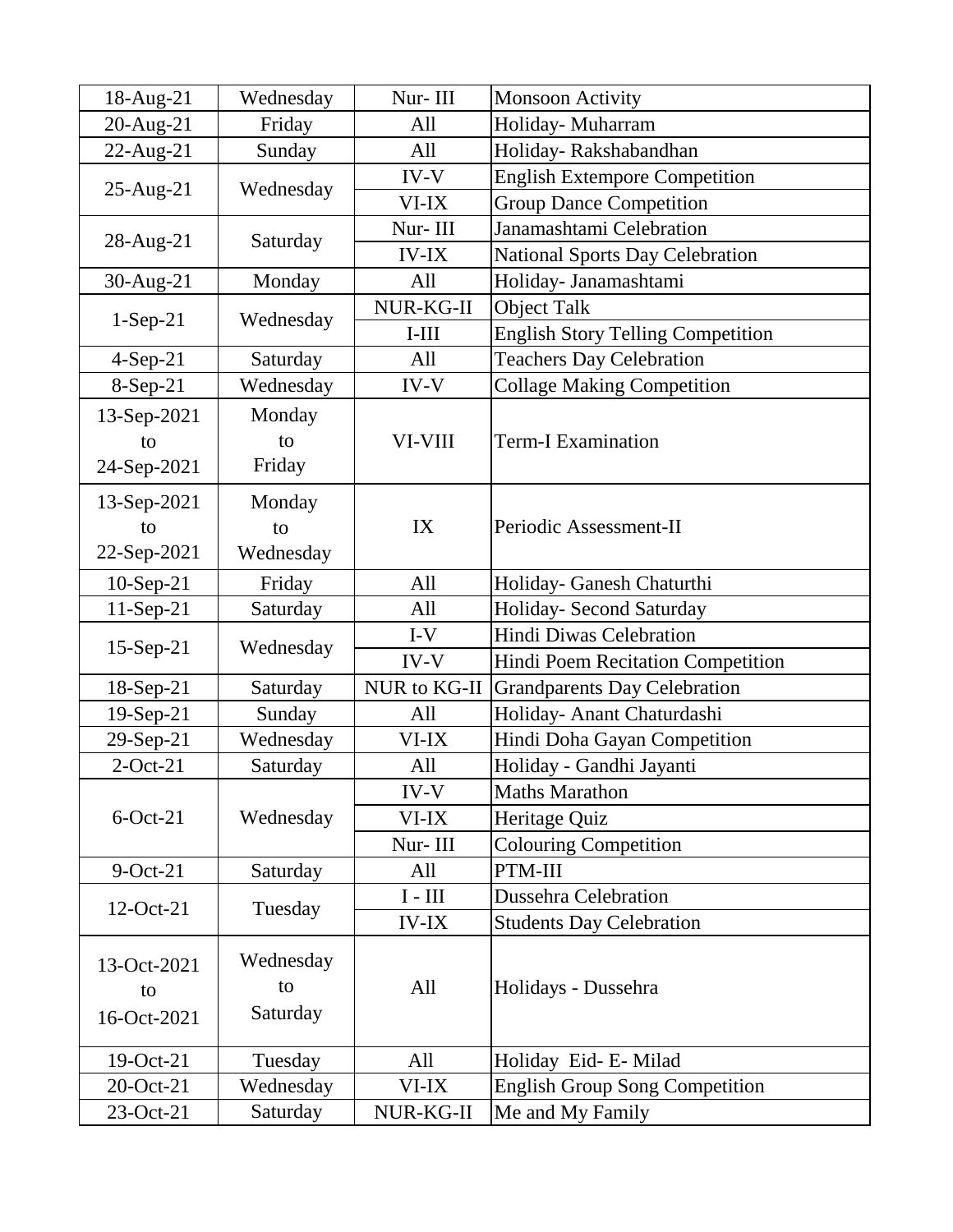|                                  |                           | $I-III$          | <b>Greeting Card Making Activity</b>           |
|----------------------------------|---------------------------|------------------|------------------------------------------------|
| 27-Oct-21                        | Wednesday                 | $IV-V$           | Diya Decoration Activity                       |
|                                  |                           | VI-VIII          | <b>Toran Making Activity</b>                   |
| $1-Nov-21$                       | Monday                    | All              | Diwali Celebration                             |
| 2-Nov-2021                       | Tuesday                   |                  |                                                |
| to                               | to                        | All              | Holidays - Diwali Vacation                     |
| 6-Nov-2021                       | Saturday                  |                  |                                                |
| 10-Nov-21                        | Wednesday                 | VI-IX            | <b>Maths Marathon</b>                          |
| 13-Nov-21                        | Saturday                  | All              | Holiday- Second Saturday                       |
| 17-Nov-21                        | Wednesday                 | All              | <b>Maths Day Celebration</b>                   |
| 19-Nov-21                        | Friday                    | All              | Holiday- Guru Nanak Jayanti                    |
| $3-Dec-21$                       | Friday                    | All              | Holiday- Bhopal Gas Tragedy                    |
| $4-Dec-21$                       | Saturday                  | All              | <b>Annual Function</b>                         |
| 8-Dec-21                         | Wednesday                 | <b>NUR-KG-II</b> | <b>Clay Modelling Competition</b>              |
| 11-Dec-21                        | Saturday                  | All              | Holiday- Second Saturday                       |
| 13-Dec-2021<br>to<br>18 Dec-2021 | Monday<br>to<br>Saturday  | VI-VIII          | Unit Test-II                                   |
| 13-Dec-2021<br>to<br>22-Dec-2021 | Monday<br>to<br>Wednesday | IX               | Periodic Assessment-III                        |
| 15-Dec-21                        | Wednesday                 | $I-V$            | <b>Word Power Competition</b>                  |
| 21-Dec-2021<br>to<br>23-Dec-2021 | Tuesday<br>to<br>Thursday | All              | <b>Educational Trip/Class Picnic</b>           |
| 24-Dec-21                        | Friday                    | NUR to V         | <b>Christmas Celebration</b> (Winter Carnival) |
| 25-Dec-21                        | Saturday                  | All              | Holiday- Christmas                             |
| 26-Dec-2021<br>to<br>31-Dec-2021 | Sunday<br>to<br>Friday    | All              | <b>Winter Vacations</b>                        |
| $1-Jan-22$                       | Saturday                  | All              | <b>School Reopens</b>                          |
| $5-Jan-22$                       | Wednesday                 | $I-III$          | <b>Newspaper Reading (Library Activity)</b>    |
| 8-Jan-22                         | Saturday                  | NUR to IX        | PTM-IV<br>Craft n' Creations                   |
| 12-Jan-22                        | Wednesday                 | IV-V             | <b>Budding Scientist</b>                       |
|                                  |                           | VI-IX            | <b>English Group Discussion Competition</b>    |